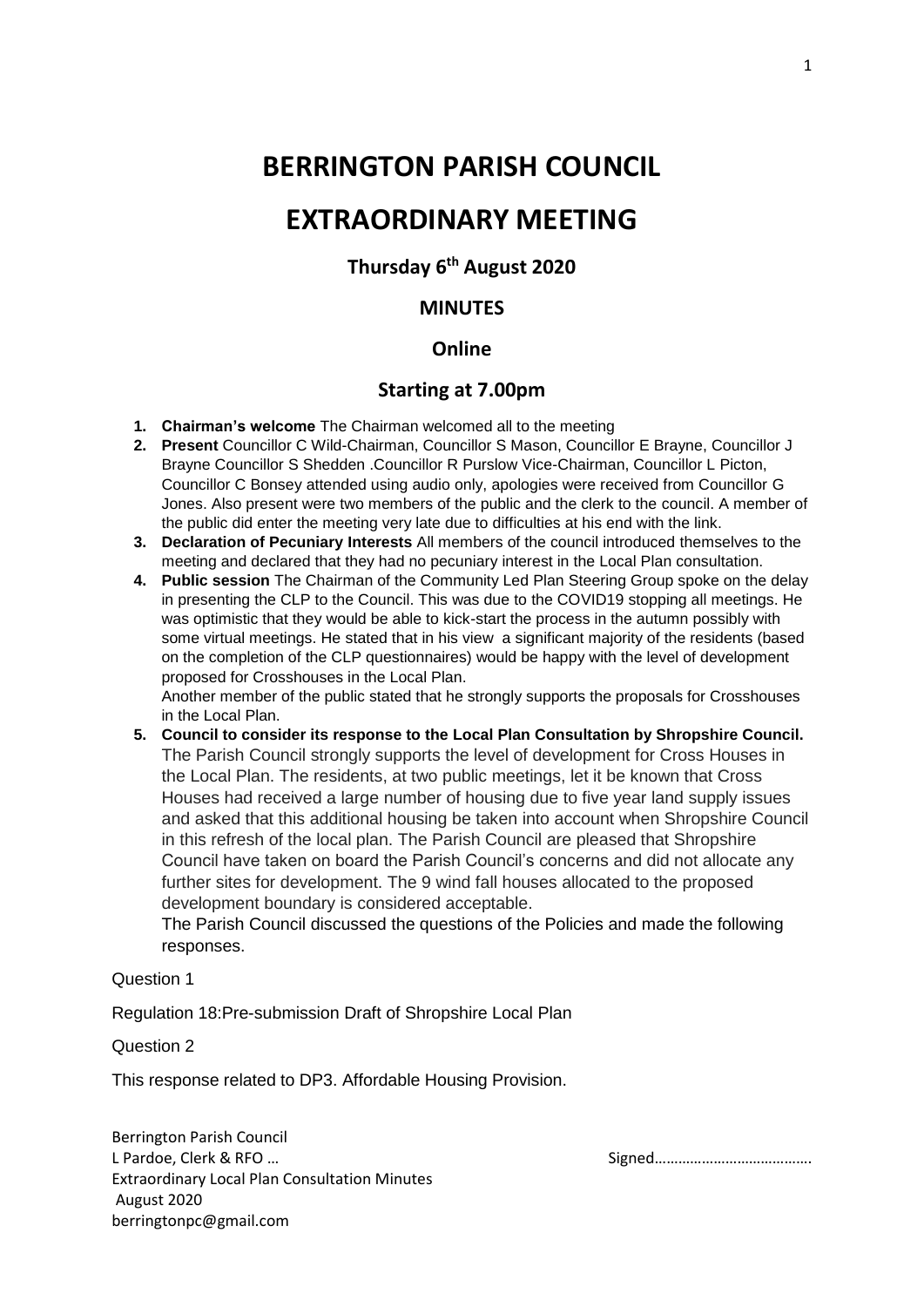The Parish Council feel that it is important that registered providers should work with Town and Parish Councils to ensure that there is a requirement to offer local residents' first option of affordable housing via a local lettings policy .This is important to provide childcare and support for the elderly. We request that this be added to Policy DP3.

#### Question 2

This response is related to DP12: Minimising Carbon Emissions.

The Residents of Crosshouses and Berrington recently completed a Community Led Plan which showed that a significant number of residents have concerns for the environment and development within that

The Parish Council therefore strongly support the proposal to achieve 19 % increased improvement over the current building regulations:

Ensuring all proposals for 10 or more dwellings achieve a minimum of 19% improvement in the energy performance requirement in Part L of the 2013 Building Regulations, until such time as the Building Regulations are increased to a level which exceeds this uplift and:

c. Ensuring all proposals for the formation of one or more dwellings provide a minimum of 10% of the predicted energy needs of the development from on-site renewable and low carbon energy sources.

d. Strongly encouraging all proposals for one or more dwellings and in particular residential development of 50 or more dwellings to:

i. Achieve zero net-carbon emissions;

ii. Maximise the use of on-site district heating and cooling systems, especially where these utilise renewable energy and

iii. Maximise opportunities to connect to wider heating and cooling networks both for energy supply and export, especially where these utilise renewable energy

#### Question 2

This response relates to DP23; Sustainable drainage systems

The Parish Council supports Shropshire Councils Sustainable Urban Drainage measures that Shropshire Council is proposing and feels that developers countywide need to be aware of the local issues when developing sites.

#### Question 2

This response relates to DP28: Broadband and Mobile Communications Infrastructure

The Parish Council strongly supports this policy for the following reasons.

The Parish Council is based in a rural area and there have been a few accidents in the agricultural community where there have been delays getting emergency treatment due to the lack of a mobile phone signal. This needs to be drastically improved.

There are a number of local people who work from home and the need for decent and reliable broadband provisions and mobile signals is vital to their livelihood. Again this needs to be improved for the outlying areas where there is not always a good reception or signal.

Berrington Parish Council L Pardoe, Clerk & RFO ... **Signed ... And All Pardoe, Clerk & RFO** ... Extraordinary Local Plan Consultation Minutes August 2020 berringtonpc@gmail.com